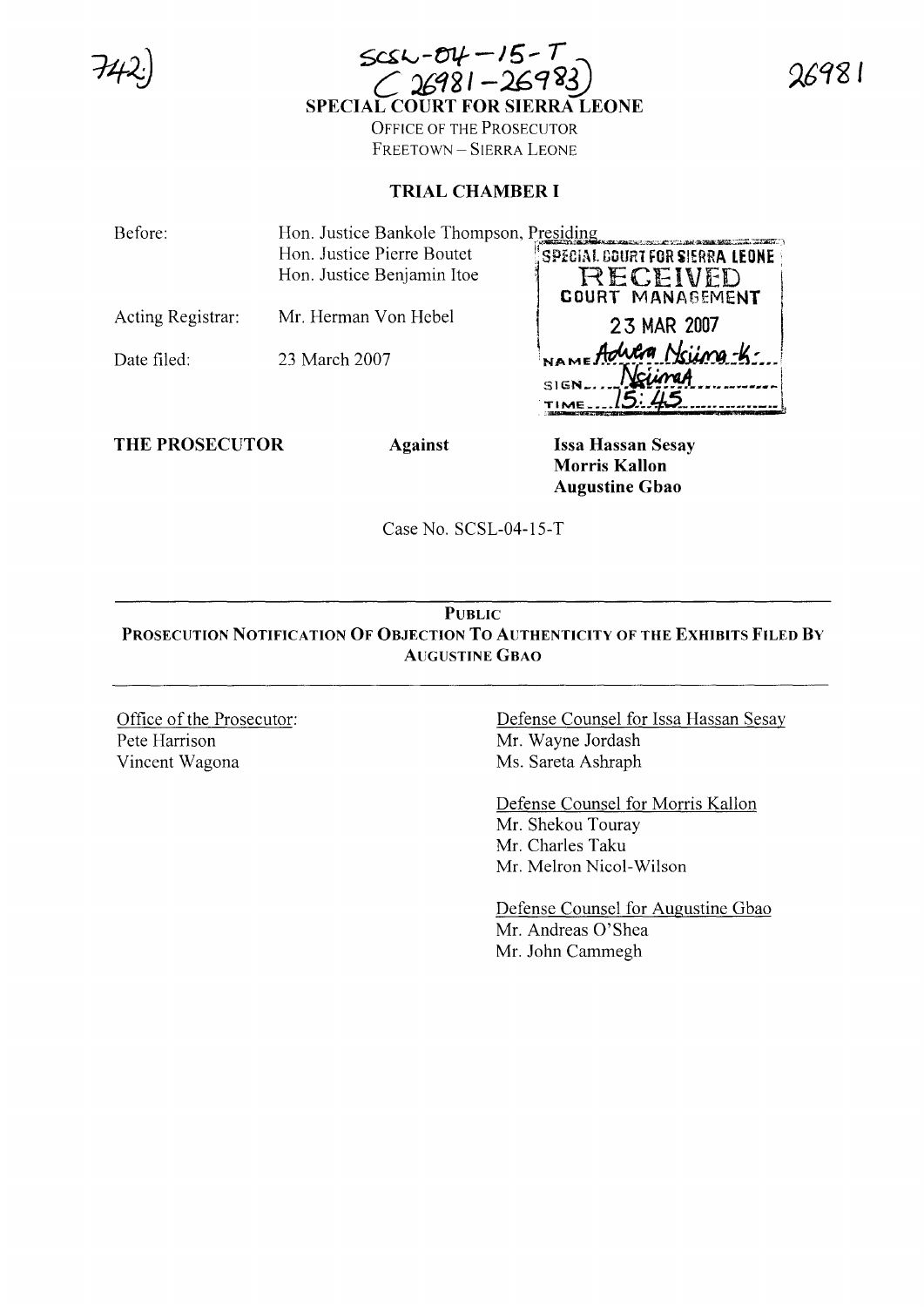## **I. INTRODUCTION**



- 1. Pursuant to paragraph 2. c.) of the "Scheduling Order Concerning the Preparation and the Commencement of the Defence Case,"] which states that where possible the Prosecution should advise whether there is any objection to the authenticity of the exhibits filed by an Accused, the Prosecution advises that:
	- a) the Prosecution does not object to the authenticity of Exhibits *DFG/EXH/2, DFG/EXH/3, DFG/EXH/4, DFG/EXH/S, DFG/EXH/6, DFG/EXH17,* and *DFG/EXH/8;*
	- b) the Prosecution does object to the authenticity of Exhibits *DFG/EXHIl, DFG/EXH/9, DFG/EXHIlO, DFG/EXHlll,* and *DFG/EXHIl2.*

Done in Freetown, 23 March 2007 For the Prosecution,

Pete Harrison

*Prosecutor* v. *Sesay, Kallon, Cbao, SCSL-04-/5-T* 2

<sup>I</sup> *Prosecutor* v. *Sesay et aI,* SCSL-04-15-T-659, "Scheduling Order Concerning the Preparation and the Commencement of the Defence Case," 30 October 2006.